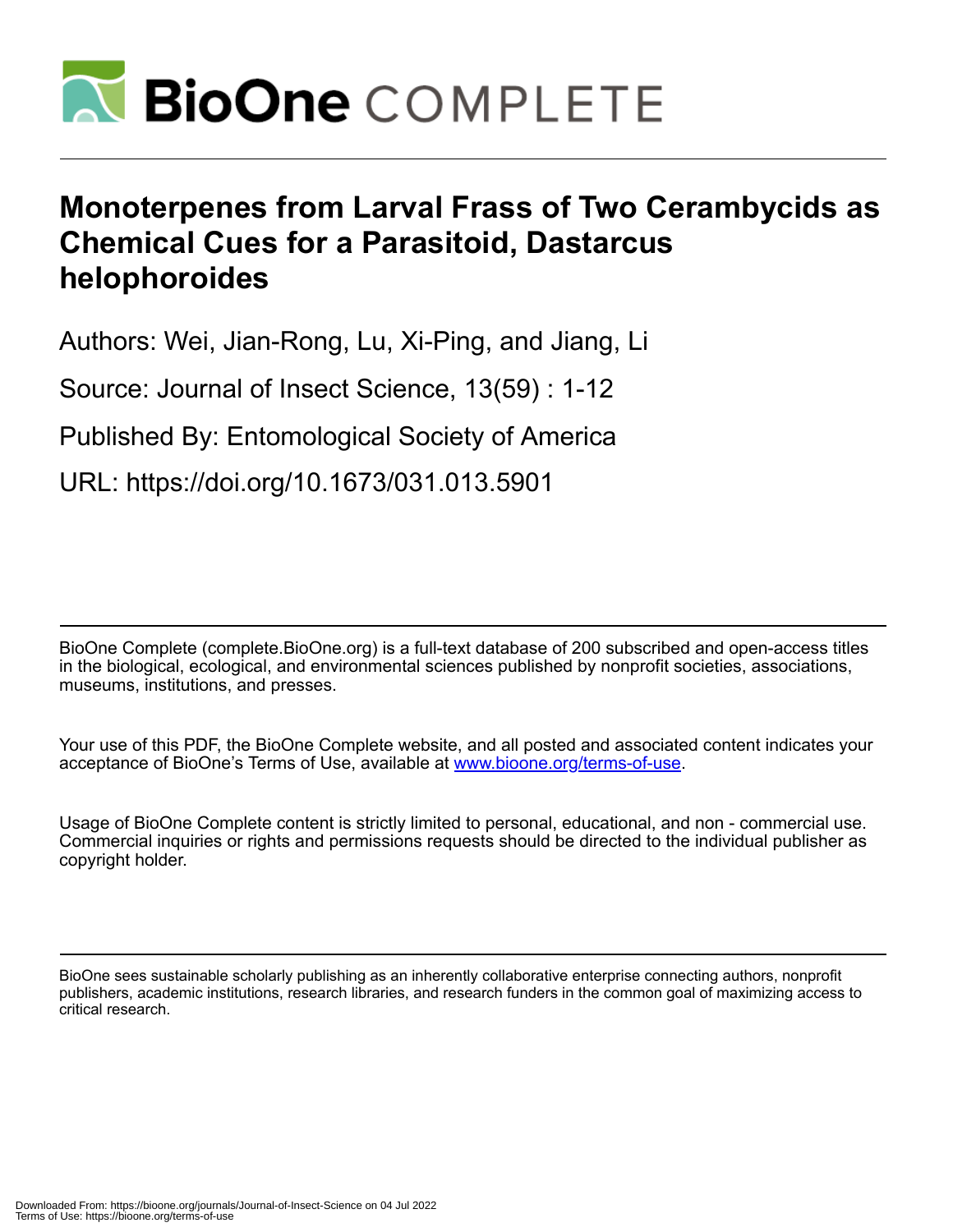

# **Monoterpenes from larval frass of two Cerambycids as chemical cues for a parasitoid,** *Dastarcus helophoroides*

Jian-Rong Wei<sup>la\*</sup>, Xi-Ping Lu<sup>2b</sup>, Li Jiang<sup>3c</sup>

<sup>1</sup>College of Life Sciences, Hebei University, Hebei Baoding, 071002, China <sup>2</sup>College of Plant Protection, Shandong Agricultural University, Shandong Taian, 271018, China<br><sup>3</sup>Taian Eorestry Burgau, Shandong Taian, 271000, China <sup>3</sup>Taian Forestry Bureau, Shandong Taian, 271000, China

# **Abstract**

*Anoplophora glabripennis* (Motsch.) (Coleoptera: Cerambycidae) is a destructive woodborer, attacking many species of deciduous hardwood trees. *Apriona swainsoni* (Hope) (Coleoptera: Cerambycidae) is a woodborer of *Sophora japonica* L. (Angiospermae: Fabaceae). *Dastarcus helophoroides* (Fairmaire) (Coleoptera: Bothrideridae) is an important natural enemy of both Cerambycid species in China. Kairomones for two populations of *D. helophoroides* that parasitize *A. glabripennis* and *A. swainsoni* respectively were studied. Based on identification and quantification of volatiles from larval frass produced by *A. glabripennis* and *A. swainsoni*, monoterpenes were selected to test their kairomonal activity to both populations of *D. helophoroides* adults using a Y-tube olfactometer. The results indicated that (*S*)-(-)-limonene served as a kairomone for the population of *D. helophoroides* parasitized *A. glabripennis*. α-pinene, (*1R*)-(+)-αpinene and (+)-β-pinene were attractive to the population of *D. helophoroides* parasitized *A. swainsoni*. The results provide information about the co-evolution of *D. helophoroides*, its host, and host-food trees.

**Keywords:** kairomone, olfactory response, parasitoid, tritrophic interactions, woodborer **Correspondence:** <sup>a</sup> weijr@hbu.edu.cn, b lxp59@sdau.edu.cn, c jiangli1986@163.com, \*Corresponding author. **Editor:** Brian Aukema was editor of this paper. **Received:** 4 February 2012 **Accepted:** 29 July 2012 **Copyright :** This is an open access paper. We use the Creative Commons Attribution 3.0 license that permits unrestricted use, provided that the paper is properly attributed. **ISSN:** 1536-2442 | Vol. 13, Number 59 **Cite this paper as:**

Wei J-R, Lu X-P, Jiang L. 2013. Monoterpenes from larval frass of two Cerambycids as chemical cues for a parasitoid, *Dastarcus helophoroides. Journal of Insect Science* 13:59. Available online: http://www.insectscience.org/13.59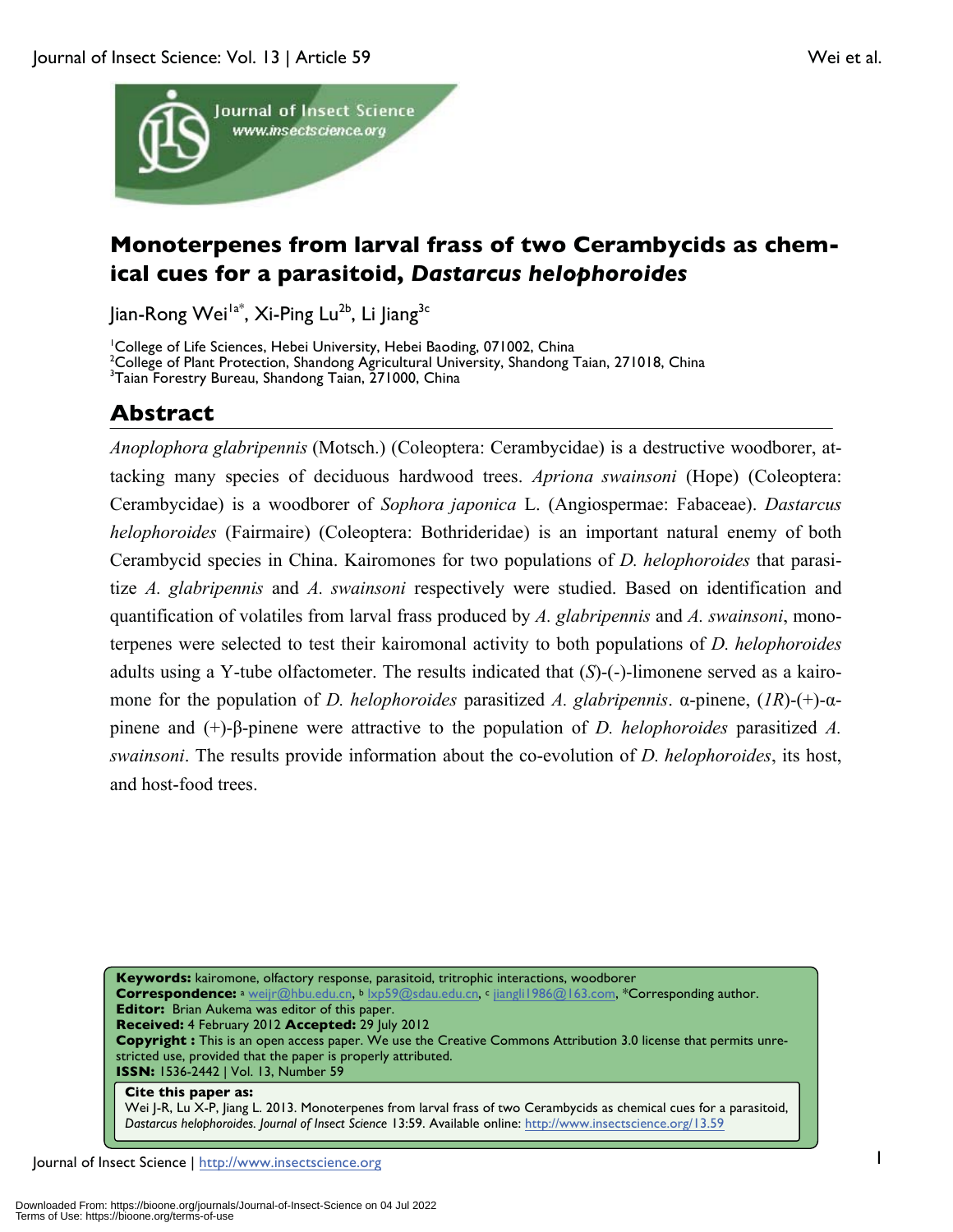# **Introduction**

*Apriona swainsoni* (Hope) (Coleoptera: Cerambycidae) is a woodborer and a major threat to the historical and famous tree *Sophora japonica* L. (Angiospermae: Fabaceae), which is the civic tree in many cities in China (Tang and Liu 2000). *Anoplophora glabripennis* (Motsch.) (Coleoptera: Cerambycidae) is a serious wood-boring pest that infests many broad-leaved tree species in northern China (Gao and Li 2001; Hu et al. 2009). Both pests attack healthy trees and spend most of their life as larvae boring inside tree trunks and large branches, eventually causing mortality. In the late 1990s, *A. glabripennis* was discovered as an invasive pest in the United States, which prompted a major eradication effort (Nowak et al. 2001; Macleod et al. 2002; Hu et al. 2009). *A. swainsoni* is listed as a quarantine forest insect pest in some provinces in China (Tang and Liu 2000).

*Dastarcus helophoroides* (Fairmaire) (Coleoptera: Bothrideridae) is an important ectoparasitoid of Cerambycid beetles and is distributed in most provinces of China (Qin and Gao 1988; Wang et al. 1996; Wei et al. 2009a), some areas of Japan (Tadahisa 2003), and Korea (Lim et al. 2012). Studies on this species have been conducted investigating its biology (Zhou et al. 1985; Qin and Gao 1988; Lei et al. 2003), behavior (Wei et al. 2008a), and mass-rearing techniques (Ogura et al. 1999; Wang et al. 1999; Shang et al. 2009). Adults are polyphagous, mainly feeding on corpses of other insects (Qin and Gao 1988); sometimes, they also attack live larvae of longhorned beetles (Wei et al. 2008a). During most of their lifetime, they stay motionless under the bark crevice or in the caves of trees. Eggs are laid on the outer surface of the bark

near the host entrance hole, frass-extrusion hole, or around the host larvae tunnel walls (Qin and Gao 1988). Once hatched, first instar larvae have legs and can actively move to locate hosts, but their legs degenerate once parasitism has occurred. They pupate next to the host corpse. *D. helophoroides* lay eggs twice a year in the field (Qin and Gao 1988), but in the laboratory, females can lay eggs at 4 to 6 months intervals at 20–27° C regardless of the presence of a suitable host (Wei and Jiang 2011). The egg, larval, and pupal periods are respectively 12.7, 8.4, 25.6 days on average at  $21 \pm 1^{\circ}$  C (Lei et al. 2003). Most adults can live over 3 years (Wei et al. 2007). They are tolerant of starvation and can live over 60 days without food or water (Wei et al. 2009a). Since the 1980s, *D. helophoroides* has been used as a biological agent to control *A. glabripennis*, *Batocera horsfieldi* (Hope), and *Massicus raddei* (Blessig) in China, and *Monochamus alternatus* Hope in Japan (Zhou et al. 1985; Qin and Gao 1988; Tadahisa 2003; Li et al. 2009; Wei et al. 2009b).

Some parasitoids and predators utilize specific chemical cues from the frass of herbivores as a host-finding strategy (Grégoire et al. 1991; Sullivan et al. 2000; Pettersson 2001; Chuche et al. 2006). There are three different populations of *D. helophoroides* in China that differ in their olfactory response to frass of different longhorned beetle species (Wei et al. 2009c). One population of *D. helophoroides* that parasitized larvae and pupae of *A. glabripennis* was attracted to the host larval frass from *Salix babylonica* L. (Malpighiales: Salicaceae) (Wei and Jiang 2011). Recent studies showed that a population of *D. helophoroides* that was collected on *S. japonica* was attracted to the larval frass of *A. swainsoni* (Lu et al. 2012). Wei et al. (2008b) reported that one of the populations of *D. helophoroides* that parasitizes *M. raddei* (Blessig) on *Quercus*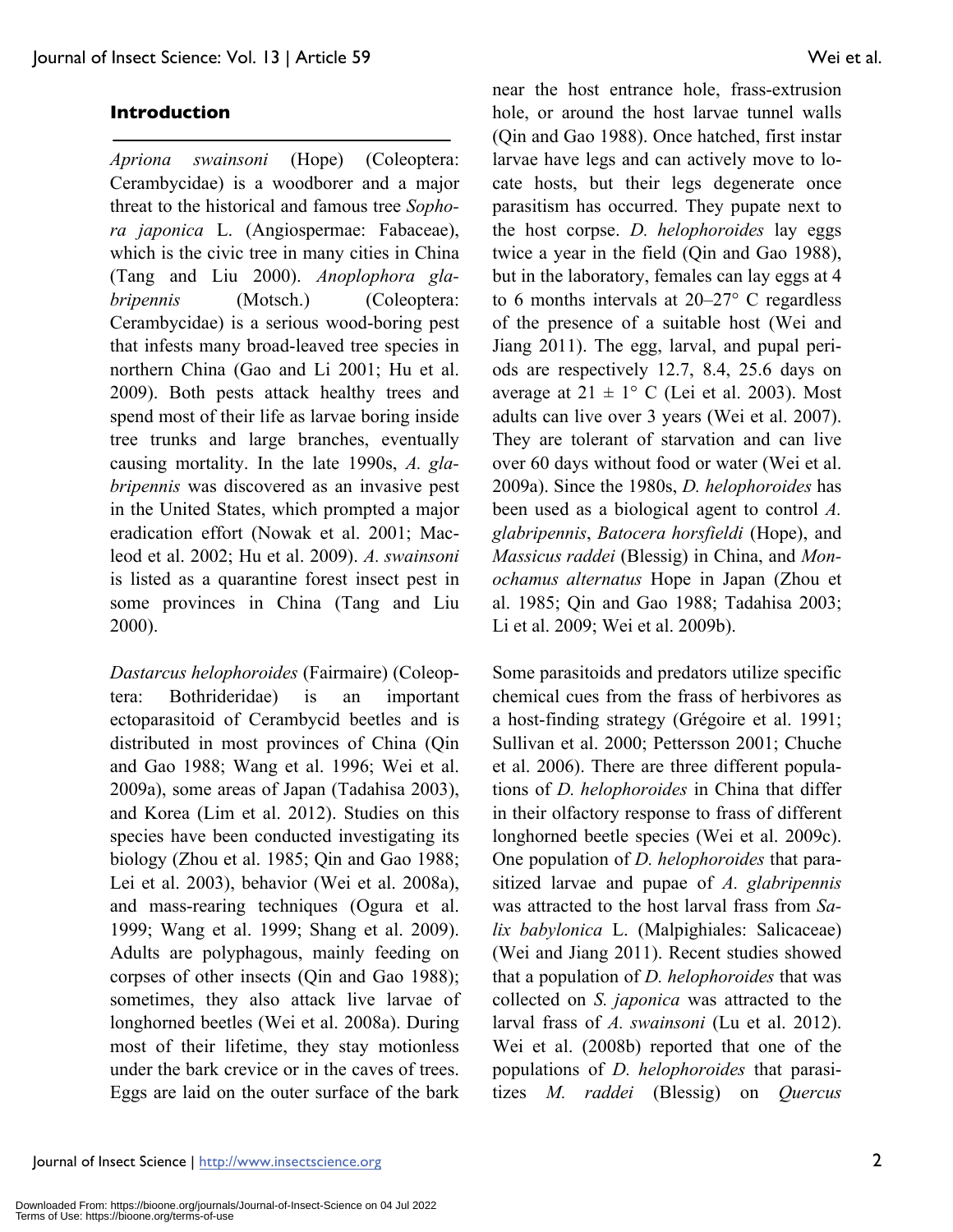*mongolicus* Fisch. ex. Turcz in northern China uses larval frass of *M. raddei* as a major cue while searching for hosts, and the chiral monoterpene (*R*)-(+)-limonene is a kairomone of *M. raddei* for this population of *D. helophoroides*. Larval frass of *A. glabripennis* and *A. swainsoni* both release monoterpenes (Ding et al. 2009; Jiang et al. 2010). Therefore, we put forward a hypothesis that different populations of *D. helophoroides* might use similar monoterpenes as their kairomones when searching for their hosts.

The objectives of this study were to analyze monoterpenes and stereoisomers of chemicals released both from larval frass of *A. glabripennis* feeding on *S. babylonica* and larval frass of *A. swainsoni* feeding on *S. japonica*, and to test selected monoterpenes and their isomers against adults of related *D. helophoroides* populations to identify the unique kairomone that may aid *D. helophoroides* adults in searching for their hosts. The information gained will further the understanding of the co-evolution of this parasitoid, its host, and host tree, and will benefit the development and improvement of effective and sustainable biological control methods for two Cerambycid species management.

# **Materials and Methods**

#### **Insects**

Adults of type G *D. helophoroides* were from a laboratory colony established from parasitized larvae and pupae of *A. glabripennis* collected from trunks of *S. babylonica* in Xian, Shaanxi province, China (latitude 34° 15′ N, longitude 108° 50′ E, altitude 450 m a.s.l.) in April 2006. Adults of type S *D. helophoroides* were from a laboratory colony established from parasitized larvae and pupae of *A. swainsoni* collected from trunks of *S. japonica* in Qufu city (latitude 35° 39' N, longitude 116° 98′ E, altitude 60 m a.s.l.) and Feicheng city (latitude 36° 24′ N, longitude 116° 76′ E, altitude 57 m a.s.l.), Shandong Province, China, in February 2006. Both colonies have been maintained at the Research Institute of Forest Ecology, Environment and Protection, Chinese Academy of Forestry, Beijing, China. Larvae were reared on a substitute host (*Thyestilla gebleri* (Fald.) (Coleoptera: Cerambycidae)), and adults were reared with corpse powder of locust and *Tenebrio molitor* L. (Coleoptera: Tenebrionide). All tested adults were fifth generation offspring and 3–12 months old.

#### **Host frass field collection**

Larval frass of *A. glabripennis* was collected from *S. babylonica* in Xian during May 2008. Larval frass of *A. swainsoni* was collected from *S. japonica* in Taian city, Shandong province (latitude 35° 50′ N, longitude 117° 05′ E, altitude 150 m a.s.l.) during June 2008. Frass was collected from larvae tunneling in galleries by cutting off the outer bark of tree trunks and scooping frass into vials. Frass (about 120 g) from more than 30 heavily damaged trees was collected and mixed together in capped, clean glass bottles and kept at -20º C in the laboratory until tested.

# **Monoterpenes collection and quantification**

Samples of *A. glabripennis* larval frass (15 g) and *A. swainsoni* larval frass (15 g) were aerated separately in a clean, glass conical flask (300 mL) with an air entrance (inner diameter: 0.3 cm) at the bottom and a vent (inner diameter: 0.3 cm) at the top (diameter: 2.5 cm). The vent was connected by 10 cm Teflon tubing to a Porapak Q trap (200 mg in a glass tube, 80– 100 mesh; Waters Associates Inc., **www.waters.com**) (Wei et al. 2008b). Pure nitrogen (99.999%), warmed to 26º C by passing through an electric thermostat, was directed through the bottom entrance of the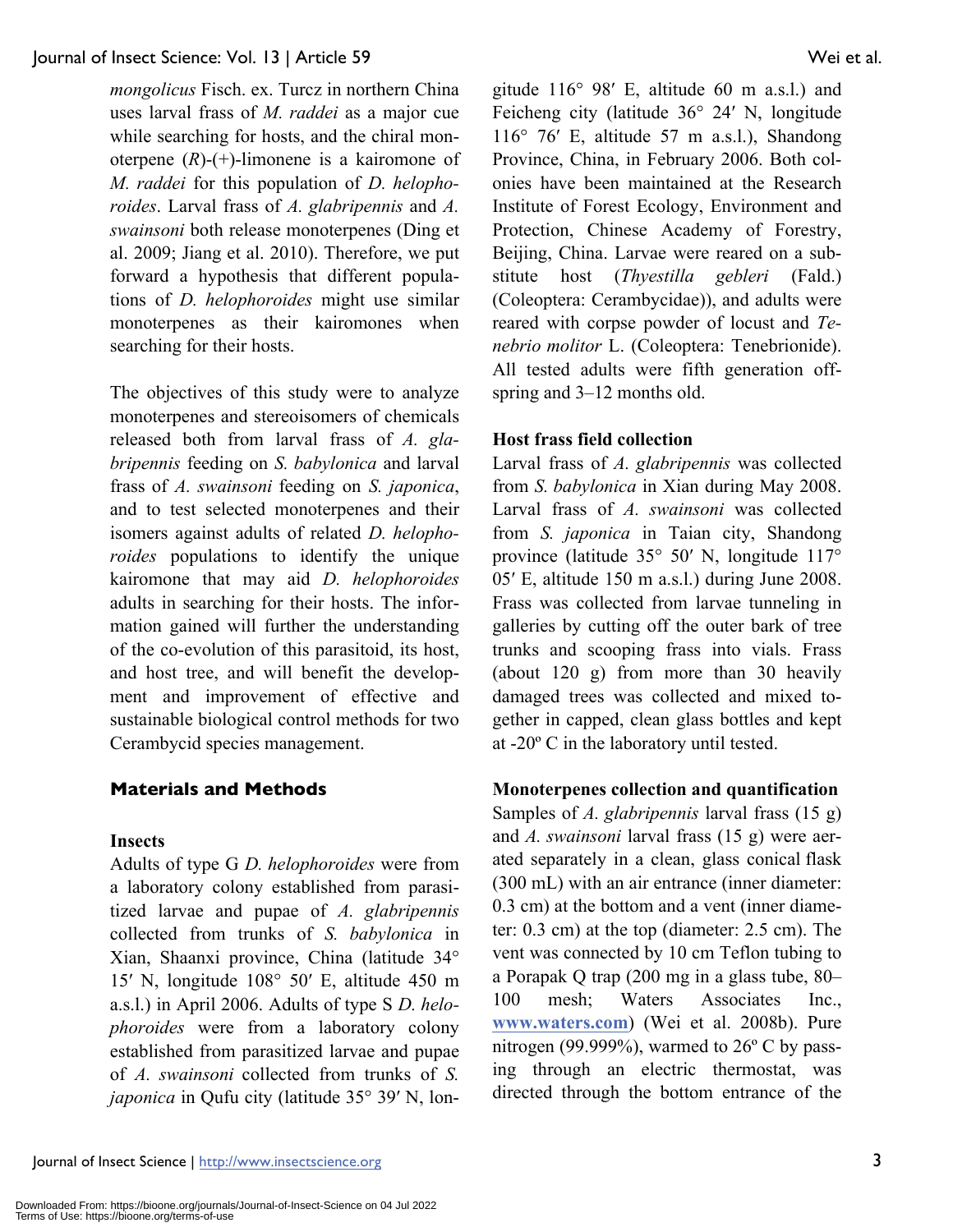flask and subsequently purged headspace volatiles into the trap that was connected to the vent on the top of the flask with a Teflon tube. For each frass sample, there were three replicates. Before samples were run, each clean, empty conical flask was aerated using heated nitrogen (about 26º C) for 10 min to reduce potential contamination. The flow rate of nitrogen was 100 mL/min, and the samples were aerated for 4 hours. Volatiles trapped in Porapak Q were rinsed with 200 µl dichloromethane, and 2 μg of internal standard (heptyl acetate) was added for quantification analysis.

The configuration and quantification of monoterpenes in the extracts were analyzed by gas chromatographic enantiomer separation on a chiral column (Cyclosil-B, 30 m  $\times$  0.25 mm  $\times$ 0.25 µm; Agilent, **www.agilent.com**) equipped on an Agilent 7890 GC with an FID detector. The carrier gas was pure nitrogen, and the injector temperature was 220º C. The column temperature was programmed at 45º C for 1 min, increased at  $1.5^{\circ}$  C/min to  $72^{\circ}$  C, held for 6 min, then increased at 6º C/min to 120º C and 10º C/min to 220º C, and held for 10 min. Injections of 1 µl of each extract were made. The different synthetic monoterpenes indentified (Ding et al. 2009; Jiang et al. 2010) were also injected to compare their retention times with peaks in extracts. Quantification of each compound in the extracts was determined by comparing to the internal standard.

# **Olfactory responses of** *Dastarcus helophoroides* **adult to synthetic monoterpenes**

All commercially available monoterpenes and their isomers identified in frass were evaluated to identify behaviorally active components that may serve as kairomones for type G and type S *D. helophoroides*. The orientational responses of *D. helophoroides* adults to different odor sources were tested using a Y-tube olfactometer. The bioassay setting and procedure were as described in Wei et al. (2008b; 2011). The beetles were challenged with synthetic compounds in an odor dispenser at one arm and a blank control at the other arm of the Y-tube olfactometer. A special odor dispenser was designed to control the amount of chemical released. It consisted of a polymerase chain reaction tube (0.5 mL, Eppendorf, **www.eppendorf.com**) containing 10 µl of each undiluted synthetic compound, with two large holes (diameter:  $0.49 \pm 0.10$  mm) and two small holes (diameter:  $0.22 \pm 0.05$  mm) made by puncturing the wall with a needle, that was inserted into a centrifuge tube (2.0 mL, Eppendorf, Corp.) with two holes (diameter:  $1.11 \pm 0.02$  mm) made by puncturing the wall with a needle. Both the polymerase chain reaction tube and the centrifuge tube were capped tightly (Wei et al. 2008b). Dispensers were replaced with fresh ones every day to ensure consistent release rate throughout the entire experiment. The average release rates of different monoterpenes were 20–30 μg/hr by weighed odor dispensers each day.

Insects were introduced into the release chamber individually. Observations were taken 30 min after introduction to note whether the insect had made a choice (traveled at least to the midpoint of one of the arms or already dropped into one of the glass containers). Beetles that did not respond within 30 min (stayed in the release chamber or did not reach to the midpoint of the arms) were excluded from data analysis. Individual beetles were tested only once. At least 30 adults should respond per treatment for statistical analysis. Connections between the odor source containers and olfactometer arms were exchanged after every 5 beetles tested in order to exclude directional bias in beetle choices. After each experiment, the olfactometer was disconnected from the containers and thoroughly washed with a de-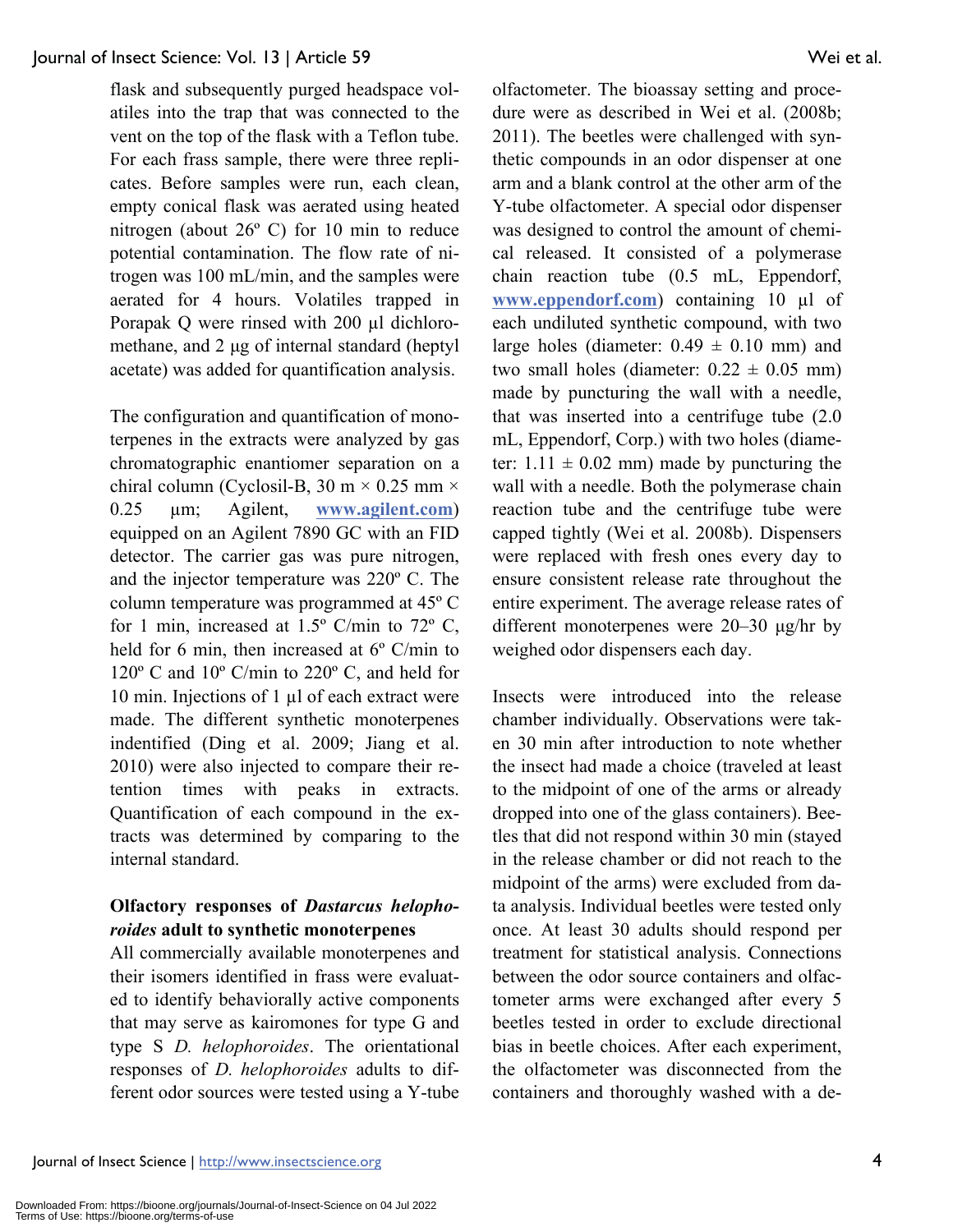| <b>Compounds</b>                 | A. glabripennis     | A. swainsoni          |
|----------------------------------|---------------------|-----------------------|
| $(S)$ - $(-)$ - $\alpha$ -pinene | $25.44 \pm 3.30$ b  | $122.29 \pm 47.70$ ab |
| $(IR)-(+)$ - $\alpha$ -pinene    | $71.51 \pm 14.79$ a | $493.58 \pm 213.75$ a |
| $(+)$ -camphene                  | $1.54 \pm 0.24$ c   | $7.51 \pm 1.15$ b     |
| (-)-camphene                     | Not found           | Not found             |
| $(+)$ - $\beta$ -pinene          | $7.07 \pm 1.03$ c   | $52.29 \pm 4.32 b$    |
| $(-)-\beta$ -pinene              | $2.40 \pm 0.44$ c   | $15.1 \pm 7.19 b$     |
| $\Delta$ -3-carene               | $2.67 \pm 0.09$ c   | $14.23 \pm 4.97 b$    |
| $(S)$ - $(-)$ -limonene          | $1.12 \pm 0.10$ c   | $6.00 \pm 1.58$ b     |
| $(R)-(+)$ -limonene              | $3.05 \pm 1.70$ c   | $13.4 \pm 5.57 b$     |
| $\gamma$ -terpinene              | Not found           | $4.40 \pm 1.30$ b     |

tergent, rinsed in 70% ethanol, and dried by heated dry air. Experiments were conducted at 23–26 $\degree$  C and 60  $\pm$  10% RH. All the bioassays were conducted from May to October in 2008 and 2009.

Wei et al. (2011) showed that both sexes of *D. helophoroides* adults were attracted to frass of *A. glabripennis*. This result is important, as the sexes of *D. helophoroides* adults can only be determined reliably by dissecting the reproductive organs (Tadahisa 2003). Therefore, the insects used in this study were not sexed either before or after testing. Before being tested, the insects were starved individually in glass tubes at 25º C, 60% RH, and under 20– 30 Lux (10:14 L:D) for 30–35 days to maximize their response.

#### **Synthetic compounds**

Commercially available compounds from Sigma-Aldrich (**www.sigmaaldrich.com**) were used for identification and bioassay purposes were: α-pinene, 98%; (*1S*)-(-)-α-pinene, 98%, ee:  $\geq 81\%$  (GLC); (*IR*)-(+)-α-pinene, 98%, ee:  $\geq$  91% (GLC); camphene, 95%; (+)camphene, 80%; (-)-camphene, 75%; (-)-βpinene, 99%, ee: 97% (GLC); (+)-β-pinene, 99%; Δ-3-carene, 90%; limonene, 99%; (*S*)-(- )-limonene, 96%; (*R*)-(+)-limonene, 96%, ee: 98% (GLC); γ-terpinene, 97%.

### **Calculations and statistical analysis**

A Wilcoxon test (Two-Related-Sample Test of Nonparametric Tests) was used to determine the differences in the responses of *D. helophoroides* adults in the olfactometer bioassays. The release rates of different compounds (i.e., the amount of a compound (ng) being released per hr per g of material) were compared with a One-Way ANOVA after square-root transformation, and was followed by multiple comparisons with Tukey's tests. All statistical analyses were carried out by SPSS software (IBM, **http://www-01.ibm.com/software/analytics/spss/**) using a α-level of 0.05.

# **Results**

# **Quantification of monoterpenes released from larval frass of** *A. glabripennis* **and** *A. swainsoni*

Analysis of enantiomeric composition of volatiles trapped in Porapak Q from larval frass of *A. glabripennis* and *A. swainsoni* indicated that different isomers of some monoterpenes were present (Table 1). In most cases, the release rates (ng/hr/g) of both isomers of αpinene were significantly higher than those of other compounds in the extracts of larval frass. γ-Terpine was not found in the extract sample of *A. glabripennis* larval frass. (+)-βpinene released from larval frass of *A. swainsoni* reached 52.29 ng/hr for each gram of larval frass (Table 1), though its release rate was not significantly higher than that of other monoterpenes except for two isomers of  $\alpha$ pinene. The average release rates of monoterpenes from larval frass of *A. swainsoni* were higher than those from larval frass of *A. glabripennis* (Table 1).

# **Olfactory responses of** *D. helophoroides* **adults to synthetic monoterpenes**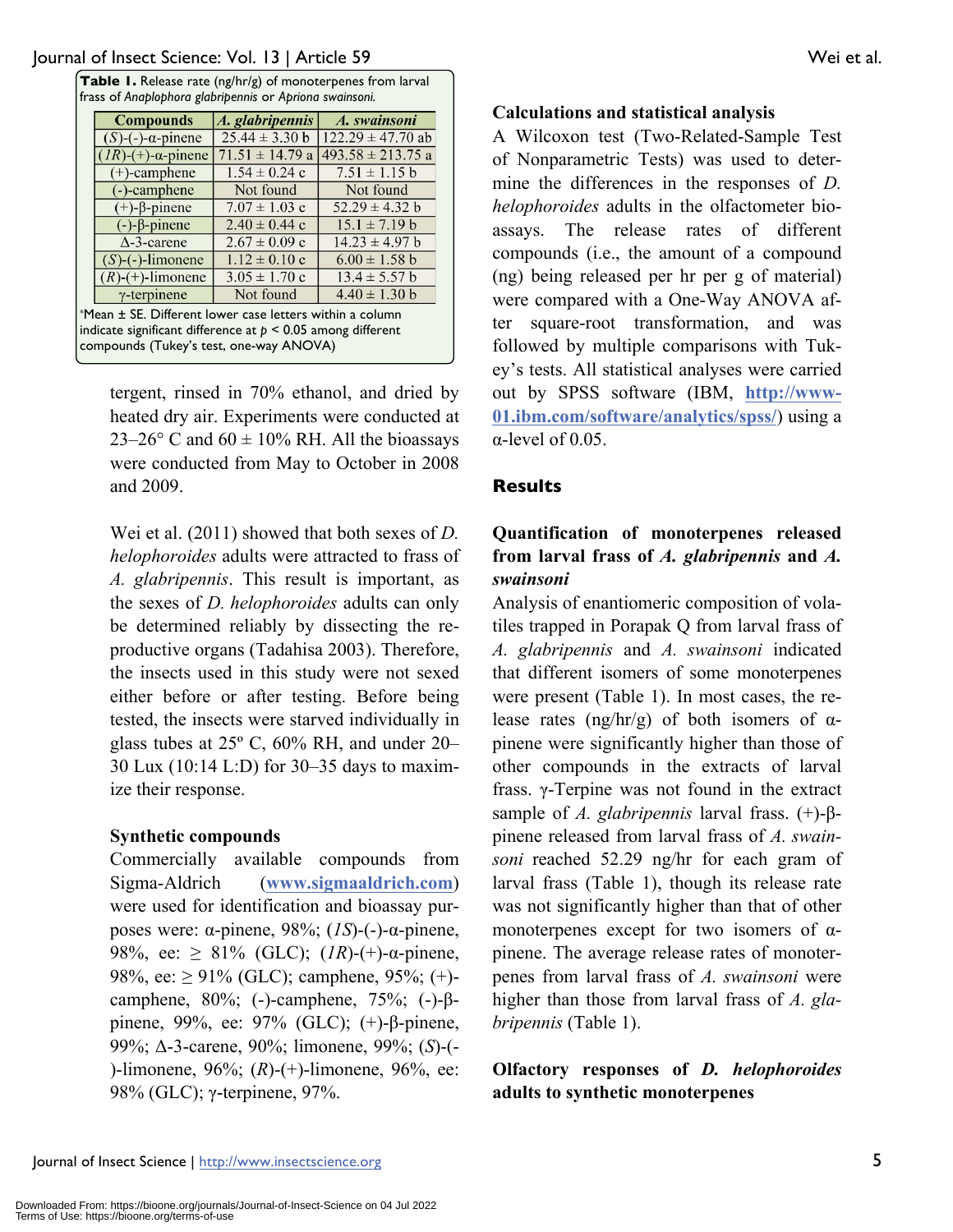A total of 11 identified monoterpenes, including different isomers, were tested for attractiveness to type G and type S adults of *D. helophoroides* in the Y-tube olfactometer. For type G *D. helophoroides*, only (*S*)-(-) limonene attracted significantly more *D. helophoroides* than the control  $(Z = -2.77; p <$ 0.01) (Figure 1). All of the other monoterpenes were not significantly different from the control in attractiveness to this population of *D. helophoroides*.

For type S *D. helophoroides* adults, α-pinene, ( $IR$ )-(+)- $\alpha$ -pinene, and (+)- $\beta$ -pinene attracted significantly more adults than the control  $(Z =$  $-3.64$ ,  $p < 0.001$ ;  $Z = -2.03$ ,  $p < 0.05$ ;  $Z = -2.03$ 3.93,  $p \le 0.001$ , respectively) in the Y-tube olfactometer (Figure 2). Other monoterpenes were not attractive to this population of *D. helophoroides* in the Y-tube olfactometer.

# **Discussion**

# **Monoterpenes as kairomones of different populations of** *D. helophoroides*

Most plants can release monoterpenes when attacked by insect pest (Luik et al. 1999; Chen et al. 2002; Iason et al. 2011). Many species of Coleopteran use tree terpenes as kairomones or pheromones (Byers 1992; Hobson et al. 1993; Allison et al. 2001, 2004; Thoss and Byers 2006). For instance, the volatile monoterpenes are often found serving as major attractants of Cerambycids (Allison et al. 2004), bark beetles (Byers 1992; Hobson et al. 1993; Thoss and Byers 2006), and a pine weevil (Nordlander 1990; 1991), or as major chemical cues for natural enemies searching for pine herbivores (Pettersson 2001; Mumm and Hilker 2006). The present study showed that two populations of *D. helophoroides* adults also used terpenes as kairomones to look for their potential hosts.



**Figure 1.** Orientational response of type G *Dastarcus helophoroides* adults to synthetic compounds in the Y-tube olfactometer.  $N =$  the number of tested adults;  $n =$  the number of adults that made a choice; bars indicate the percentages  $\pm$  SE of n that chose the sample odor or control; \*\* = significantly different at *p*  < 0.01, *Wilcoxon* test. High quality figures are available online.



Some herbivores and natural enemies show chiral specificity in responses to host plant semiochemicals (Miller et al. 1996; Wibe et al. 1998; Allison et al. 2001; Erbilgin and Raffa 2001; Mozuraitis et al. 2002; Hull et al. 2004). Hobson et al. (1993) found that *Dendroctonus valens* LeConte is strongly affected by the enantiomeric composition of monoterpenes. Also, the natural enemies of *Ips pini*  (Say), *Thanasimus dubius* (F.), and *Platysoma cylindrica* (Paykull) are known to prefer different optical isomers of ipsdienol (Raffa and Klepzig 1989; Raffa and Dahlsten 1995). The results of our study showed that two populations of *D. helophoroides* used different chiral monoterpenes as kairomones. This result suggests that (*S*)-(-)-limonene is an important component of the attractant kairomone for type G *D. helophoroides* adults searching for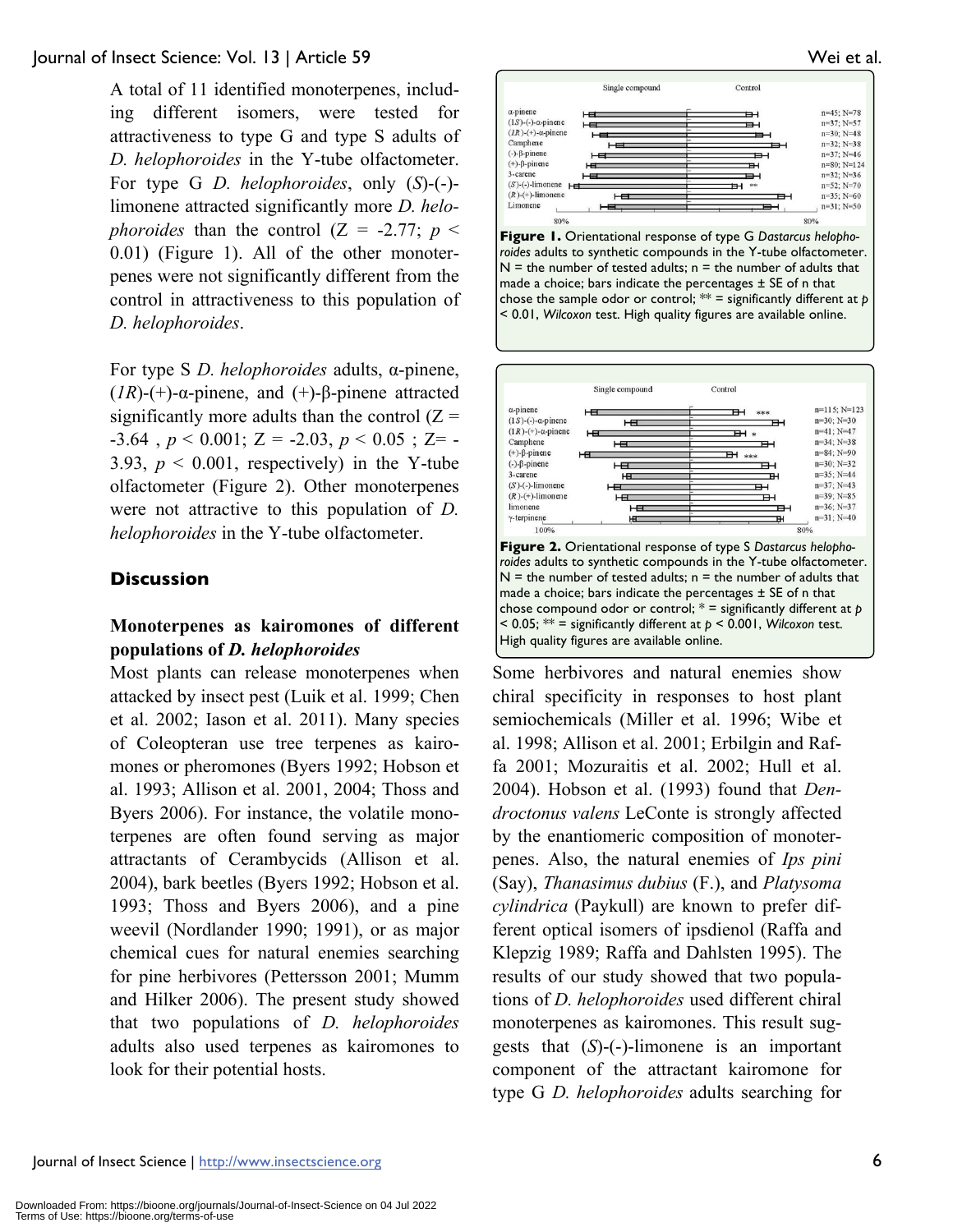*A. glabripennis*. (*R*)-(+)-limonene and limonene were not attractive to this population, which indicates that type G *D. helophoroides*  specializes on the  $(S)$ -(-) isomer. For type S *D*. *helophoroides*, adults were attracted to three monoterpenes.

# **Specialization of different populations of** *D. helophoroides* **on kairomone**

The ancestors of both type G and type S populations were collected from different ecological niches, as they parasitized different hosts on different host tree species in different places. Since this parasitoid lives in caves and is a less-active species (Wang et al 1996; Wei et al. 2008a), it is possible that they have adapted to different ecological environments and developed into different populations after long years of evolving with their own host species and host tree species (Kester and Barbosa 1991; Magalhães et al. 2007). Tree species certainly influence the frass volatiles of woodborers (Wei et al. 2011).

All tested adults from both types of populations were fifth generation. Because every generation of *D. helophoroides* was developed from the first batch of eggs laid by adults of • the new generation, the fifth generation was  $\cdot$ reached after two years of rearing. The results showed that both populations retained their differences in olfactory response to chemical cues, even though both were reared from the same species of substitute host in laboratory. Therefore, both populations were specializing on the kairomones relative to their respective hosts.

Adults of type S *D. helophoroides* were attracted to more than one compound, which indicated that the type S population might be more original than other *D. helophoroides* populations, since this population is less specialized on chemical signals and can respond to more compounds, or it is a mixed population, which might respond to more Cerambycid species. Therefore, it is necessary to test the olfactory response of type S *D. helophoroides* to frass odors of different longhorned beetle species in the future.

For more distinct discrimination of different populations of *D. helophoroides*, genetic relationships of different populations need to be studied (Vaughn and Antolin 1998). Furthermore, whether the different populations are geographically distinct or overlapping needs to be clarified.

#### **Generalist or specialist**

From the concept of species, *D. helophoroides* is referred to as a generalist or a polyphagous parasitoid because it can parasitize many Cerambycid species (Qin and Gao 1988; Wang et al. 1996). However, there exist different populations of *D. helophoroides* in nature, and they specialize on their own hosts and host tree species, so *D. helophoroides* might be referred to more accurately as a "habitat specialist" or "host specialist" (Jermy 1988; Gaston 1990; Wei et al. 2009c).

# • **The release rates of chemicals from larval frass and selected compounds tested in bioassay**

The average release rates of monoterpenes from larval frass of *A. swainsoni* were higher than that from larval frass of *A. glabripennis*  (Table 1). However, since the monoterpenes exist in almost every plant species and plant extract, and the results from the olfactory test showed that different populations of *D. helophoroides* specialize on different monoterpenes when tested using similar release rates in the laboratory, comparison of quantities of monoterpenes between larval frass from two Cerambycids might not have real meaning.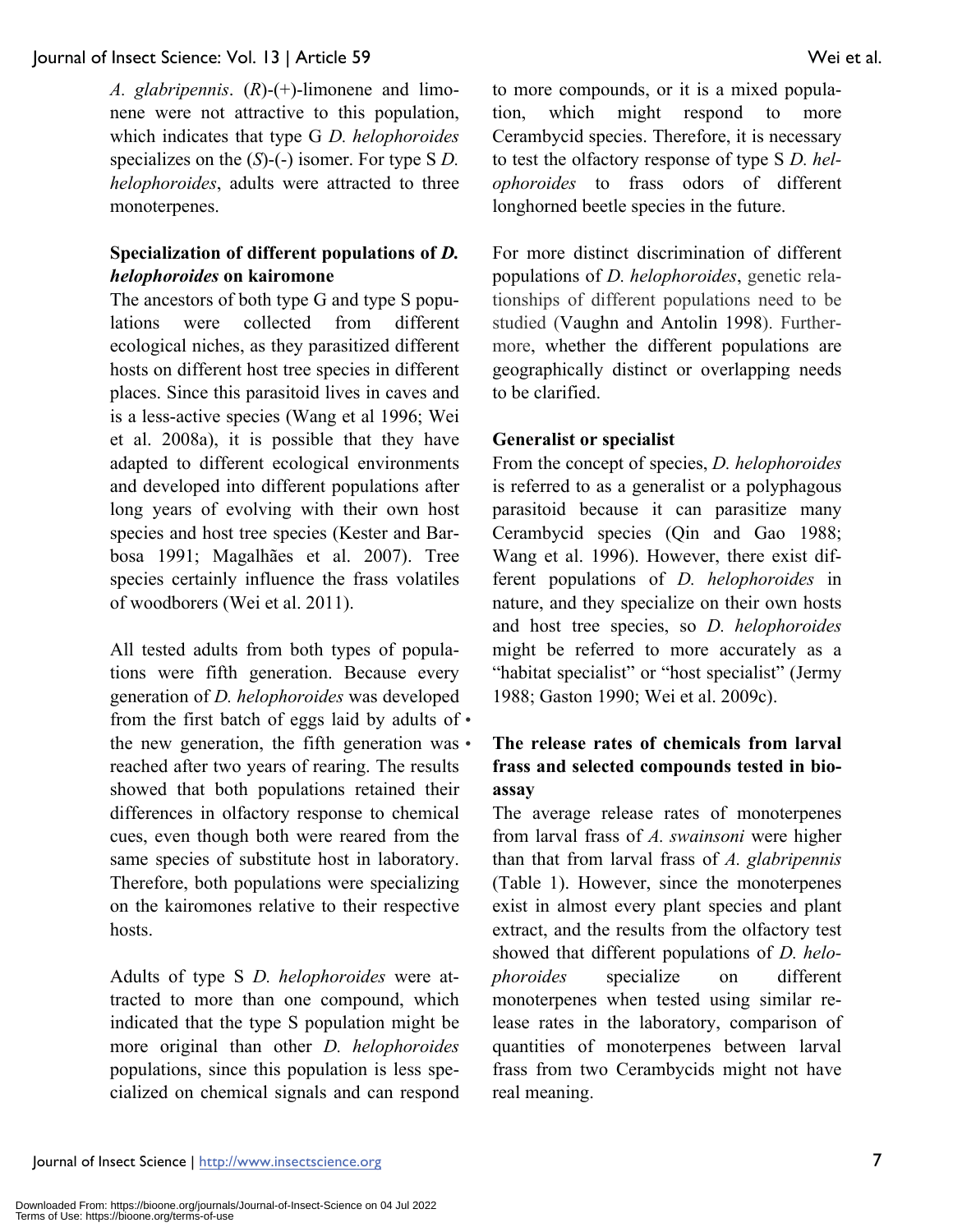The mixtures of different monoterpenes were not tested for either *D. helophoroides* population, since the release rates of different monoterpenes from the mixture were difficult to control in order to comply with the natural release rates or ratios of different monoterpenes in the larval frass of longhorned beetles.

# **Kairomone used as an attractant in the field**

*D. helophoroides* is a cave beetle (Wang et al. 1996), so it is difficult to find in the field. Because the longevity of adults breeding in the laboratory decreased after several generations of rearing, it is necessary to develop some attractant to lure and trap *D. helophoroides* in the field in order to collect enough wild individuals to establish a new colony to mass rear. Based on the results in this study, kairomones can be used as attractants to lure *D. helophoroides* adults.

After (*R*)-(+)-Limonene was found as a kairomone of *M. raddei* (Wei et al. 2008b) to a population of *D. helophoroides*, (*R*)-(+) limonene was used as a lure to trap the *D. helophoroides* adults in the field of KuanDian County, Liaoning Province, China (latitude 40° 44′ N, longitude 125° 11′ E, altitude 540 m a.s.l.) in our study, where *M. raddei* caused serious damage to *Quercus liaotungensis* Koidz and adults of *D. helophoroides* could be found in the larval tunnels of *M. raddei*. However, only a few *D. helophoroides* adults were captured on average in each trap. Therefore, there could be other compounds also acting as chemical cues to attract *D. helophoroides* adults. A similar phenomenon could also be happening in two populations of *D. helophoroides* parasitizing *A. glabripennis* and A. *swainsoni*. On the other hand, the monoterpenes might be too volatile as an attractant of *D. helophoroides*, or there may be

other environmental factors that also influence the behavior of insect (Hunter 2002). Further field trap experiments should be conducted based on controlled volatile ratios.

# **Acknowledgements**

This work was supported by the National Natural Science Foundation of China (No: 30771738), funds from the Research Institute of Forest Ecology, Environment and Protection, Chinese Academy of Forestry (No: CAFRIF200703), and the Natural Science Foundation of Shandong Province (No: Y2008D37). The authors gratefully acknowledge Dr. Deepa Pureswaran in Laurentian Forestry Centre, Canadian Forest Service, for improving the language. Thanks also to Professor Zhong-Qi Yang at the Research Institute of Forest Ecology, Environment and Protection, Chinese Academy of Forestry, for his support on the research.

# **References**

Allison JD, Borden JH, Seybold SJ. 2004. A review of the chemical ecology of the Cerambycidae (Coleoptera). *Chemoecology* 14: 123– 150.

Allison JD, Borden JH, McIntosh RL, de Groot P, Gries R. 2001. Kairomonal response by four *Monochamus* species (Coleoptera: Cerambycidae) to bark beetle pheromones. *Journal of Chemical Ecology* 27: 633–646.

Byers JA. 1992. Attraction of bark beetle, *Tomicus piniperda*, *Hylurgops palliates* and *Trypodendron domesticus* and other insects to short-chain alcohols and monoterpenes. *Journal of Chemical Ecology* 18: 2385–2402.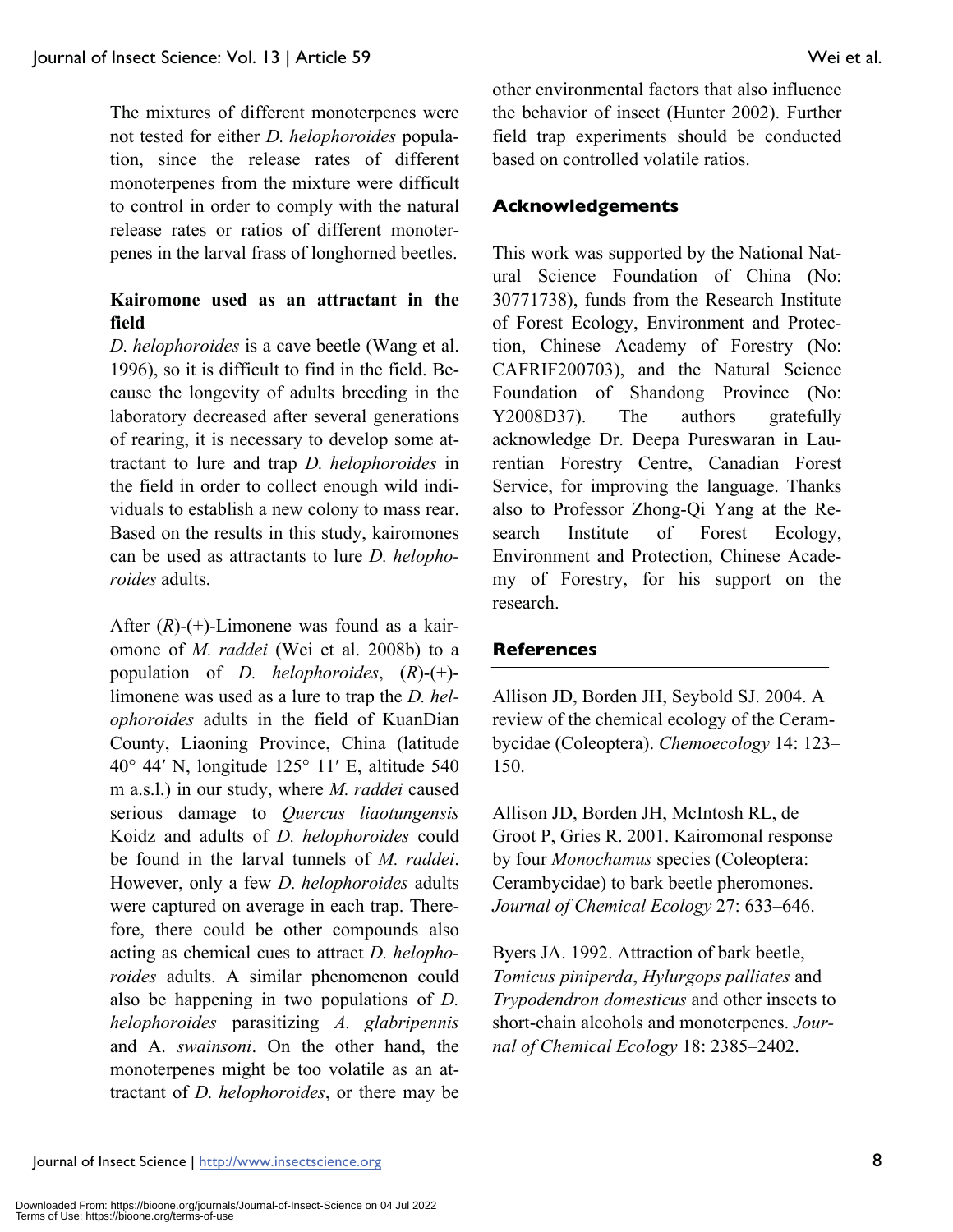Chen Z, Kolb TE, Clancy KM. 2002. The role of monoterpenes in resistance of Douglas fir to western spruce budworm defoliation. *Journal of Chemical Ecology* 28(5): 897–920.

Chuche J, Xuéreb A, Thiéry D. 2006. Attraction of *Dibrachys cavus* (Hymenoptera: Pteromalidae) to its host frass volatiles. *Journal of Chemical Ecology* 32: 2721–2731.

Ding BF, Wei JR, Zhao JX, Yang ZQ. 2009. Characterization of the volatile fraction emitted by larval frass of *Anoplophora glabripennis* feeding *Salix babylonica* Linn. or *Salix × aureo-pendula*. *Journal of Environmental Entomology* 31(3): 209–213 (In Chinese with English summary).

Erbilgin N, Raffa KF. 2001. Modulation of predator attraction to pheromones of two prey species by stereochemistry of plant volatiles. *Oecologia* 127: 444–453.

Gao RT, Li GH. 2001. Review and prospect of research on *Anoplophora glabripennis* in China. *Entomological Knowledge* 38(4): 252– 258 (In Chinese with English summary).

Gaston KJ. 1990. Patterns in the geographical ranges of species. *Biological Review* 65: 105– 129.

Grégoire JC, Baisler M, Drumont A, Dahlsten DL, Meyer H, Francke W. 1991. Volatile compounds in the larval frass of *Dendroctonus valens* and *Dendroctonus micans* (Coleoptera: Scolytidae) in relation to oviposition by the predator, *Rhizophagus grandis* (Coleoptera: Rhizophagidae). *Journal of Chemical Ecology* 17(10): 2003–2020.

Hobson KR, Wood DL, Cool LG, White PR, Ohtsuka T, Kubo I, Zavarin E. 1993. Chiral specificity in responses by the bark beetle

*Dendroctonus valens* to host kairomones. *Journal of Chemical Ecology* 19: 1837–1847.

Hu JF, Angeli S, Schuetz S, Luo YQ, Hajek AE. 2009. Ecology and management of exotic and endemic Asian longhorned beetle *Anoplophora glabripennis*. *Agricultural and Forest Entomology* 11: 359–375.

Hunter MD. 2002. A breath of fresh air: beyond laboratory studies of plant volatilenatural enemy interactions. *Agricultural and Forest Entomology* 4: 81–86.

Hull CD, Cunningham JP, Moore CJ, Zalucki MP, Cribb BW. 2004. Discrepancy between antennal and behavioral responses for enantiomers of α-pinene: electrophysiology and behavior of *Helicoverpa armigera* (Lepidoptera). *Journal of Chemical Ecology* 30(10): 2071–2084.

Iason GR, O'Reilly-Wapstra JM, Brewer MJ, Summers RW, Moore BD. 2011. Do multiple herbivores maintain chemical diversity of Scots pine monoterpenes? *Philosophical Transactions of the Royal Society* B 366: 1337–1345.

Jermy T. 1988. Can predation lead to narrow food specialization in phytophagous insects? *Ecology* 68: 902–904.

Jiang L, Wei JR, Qiao LQ, Lu XP. 2010. Analysis of volatiles emitted from larval frass of *Apriona swainsoni* (Coleoptera: Cerambycidae) by solid-phase microextraction and GC-MS techniques. *Journal of Environmental Entomology* 32(3): 357–362 (In Chinese with English Abstract).

Kester KM, Barbosa P. 1991. Behavioral and ecological constraints imposed by plants on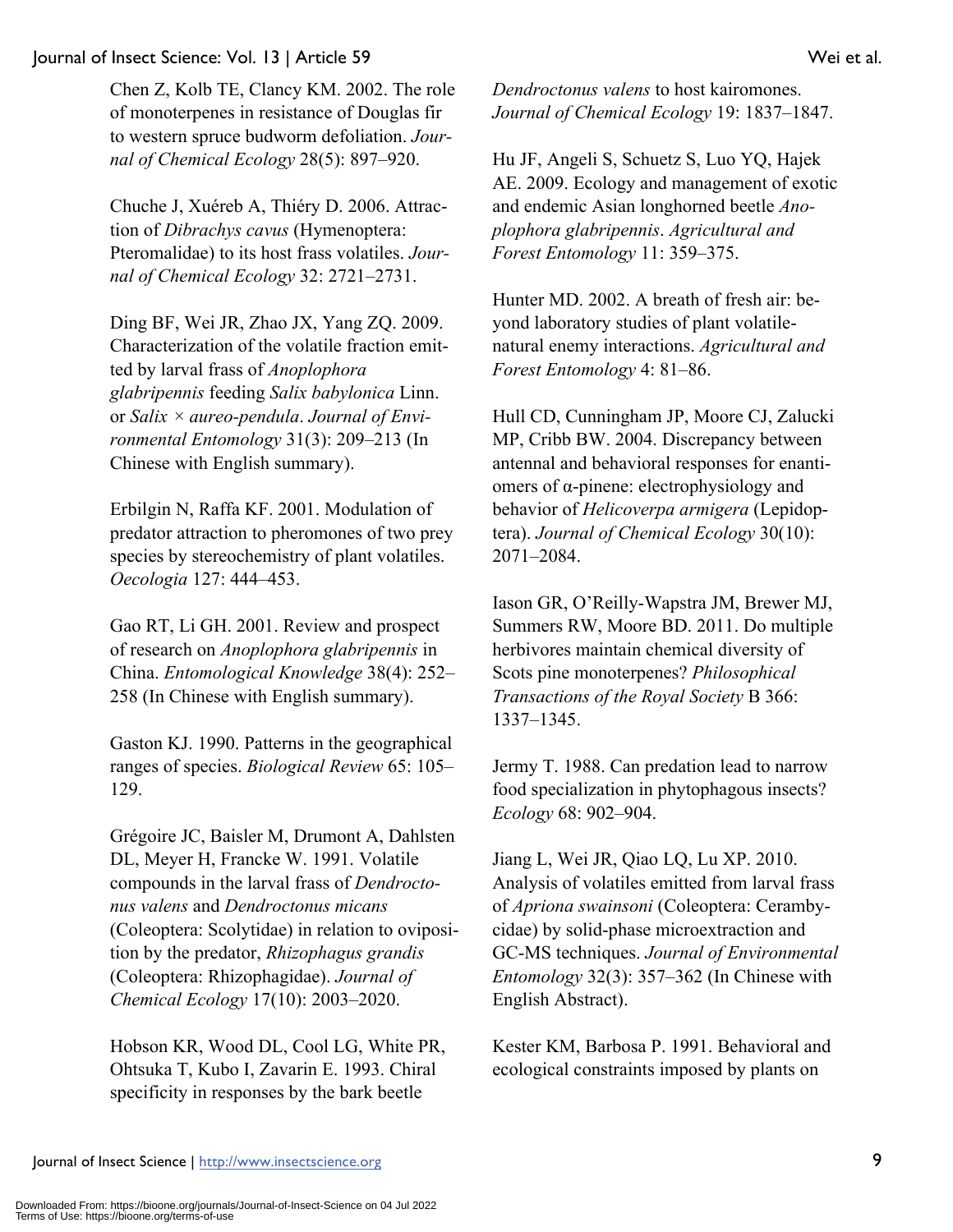insect parasitoids: implications for biological control. *Biological Control* 1(2): 94–106

Lei Q, Li ML, Yang ZQ. 2003. A study on biological feature of *Dastarcus longulus*. *Journal of Northwest Sci-tech University of Agriculture and Forestry* (Natural Science Edition) 31(2): 62–66 (In Chinese with English summary).

Li JQ, Yang ZQ, Zhang YL, Mei ZX, Zhang YR, Wang XY. 2009. Biological control of *Batocera horsfieldi* (Coleoptera: Cerambycidae) by releasing its parasitoid *Dastarcus helophoroides* (Coleoptera: Bothrideridae). *Scientia Silvae Sinicae* 45(9): 94−100 (In Chinese with English summary).

Lim J, Oh H, Park S, Koh S, Lee S. 2012. First record of the family Bothrideridae (Coleoptera) in Korea represented by the woodboring beetle ectoparasite, *Dastarcus helophoroides*. *Journal of Asia-Pacific Entomology* 15(2): 273–275

Luik A, Ochsner P, Jensen TS. 1999. Olfactory responses of seed wasps *Megastigmus pinus* Parfitt and *Megastigmus rafni* Hoffmeyer (Hym., Torymidae) to host-tree odours and some monoterpenes. *Journal of Applied Entomology* 123(9): 561–567.

Lu XP, Jiang L, Wei JR. 2012. Behavioral bioassay of *Dastarcus helophoroides* (Fairmaire) (Coleoptera: Zopheridae) adults searching for *Apriona swainsoni* (Hope) (Coleoptera: Cerambycidae). *Chinese Journal of Biological Control* 28(4): 594-598 (In Chinese with English summary).

Macleod A, Evans HF, Baker RHA. 2002. An analysis of pest risk from an Asian longhorn beetle (*Anoplophora glabripennis*) to hardwood trees in the European community. *Crop Protection* 21: 635–645.

Mgalhães S, Forbes MR, Skoracka A, Osakabe M, Chevillon C, McCoy KD. 2007. Host race formation in the Acari. *Experimental and Applied Acarology* 42: 225–238

Miller DR, Borden JH, Slessor KN. 1996. Enantiospecific pheromone production and response profiles for populations of pine engraver, *Ips pine* (Say) (Coleoptera: Scolytidae), in British Columbia. *Journal of Chemical Ecology* 22(11): 2157–2172.

Mozuraitis R, Stranden M, Ramirez MI, Borg-Karlson AK, Mustaparta H. 2002. (-)- Germacrene D increases attraction and oviposition by the tobacco budworm moth *Hliothis virescens*. *Chemical Senses* 27: 505–509.

Mumm R, Hilker M. 2006. Direct and indirect chemical defence of pine against folivorous insects. *Trends in plant science* 11(7): 351– 358.

Nordlander G. 1990. Limonene inhibits attraction to α-pinene in the pine weevils *Hylobius abietis* and *H. pinastri*. *Journal of Chemical Ecology* 16: 1307–1320.

Nordlander G. 1991. Host finding in the pine weevil *Hylobius abietis*: effects of conifer volatiles and added limonene. *Entomologia Experimentalis et Applicata* 59(3): 229–237.

Nowak DJ, Pasek JE, Sequeira RA, Crane DE, Mastro VC. 2001. Potential effect of *Anoplophora glabripennis* (Coleoptera: Cerambycidae) on urban trees in the United States. *Journal of Economic Entomology* 94(1): 116–122.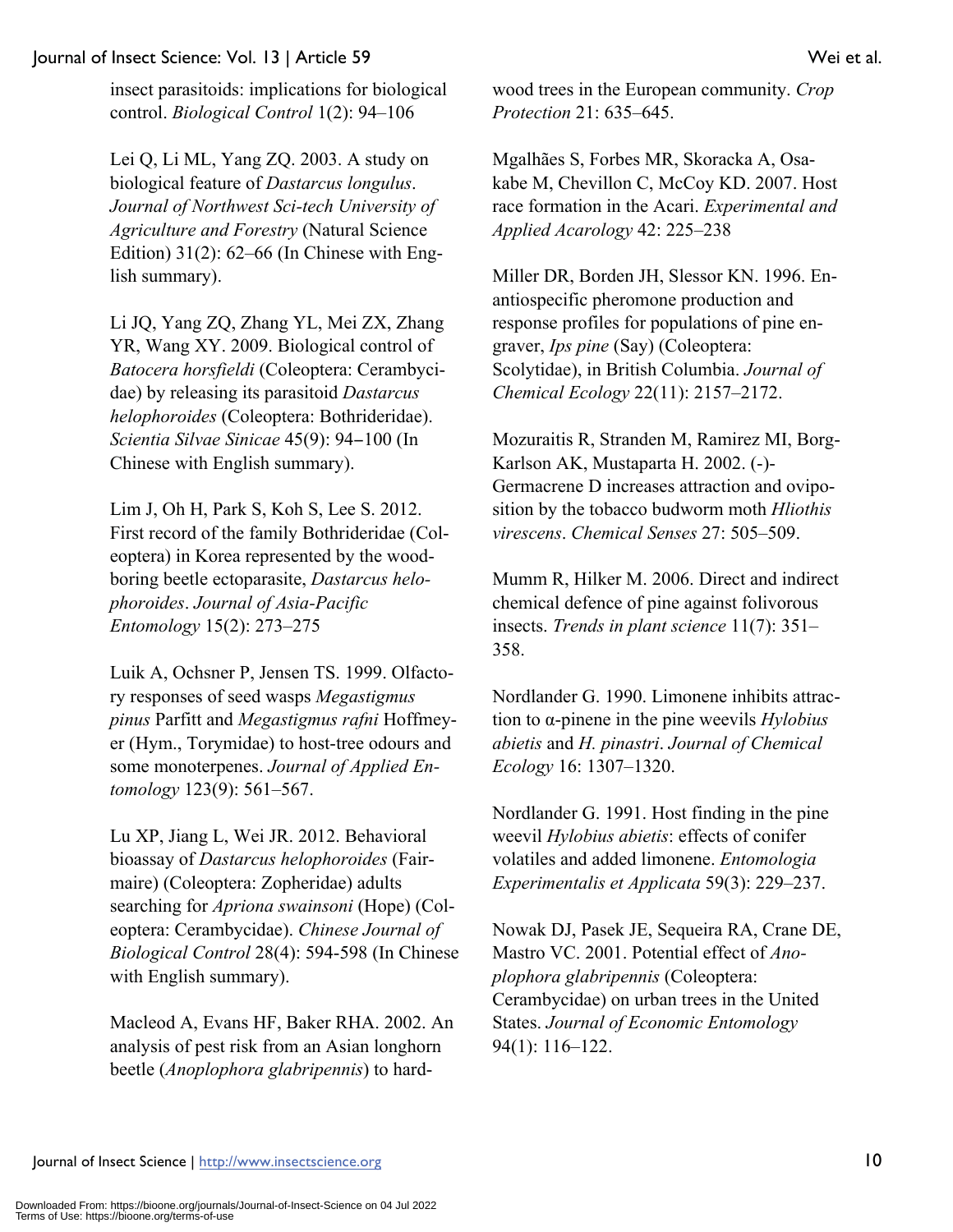Pettersson EM. 2001. Volatile attractants for three Pteromalid parasitoids attacking concealed spruce bark beetles. *Chemoecology* 11: 89–95.

Qin XX, Gao RT. 1988. Studies on bionomics and application of *Dastarcus longulus* Sharp. *Entomological Knowledge* 25(2): 109–112 (in Chinese).

Raffa KF, Dahlsten DL. 1995. Differential response among natural enemies and prey to bark beetle pheromones. *Oecologia* 102: 17– 23.

Raffa KF, Klepzig KD. 1989. Chiral escape of bark beetles from predators responding to a bark beetle pheromone. *Oecologia* 80: 566– 569.

Sullivan BT, Pettersson EM, Seltmann KC, Berisford CW. 2000. Attraction of the bark beetle parasitoid *Roptrocus xylophagorum* (Hymenoptera: Pteromalidae) to hostassociated olfactory cues. *Environmental Entomology* 29(6): 1136–1151.

Tang YP, Liu GH. 2000. Study on forecast of ovipositing occurrence time of *Apriona swainsoni*. *Scientia Silvae Sinicae*: 36(6): 86– 89 (In Chinese).

Thoss V, Byers JA. 2006. Monoterpene chemodiversity of ponderosa pine in relation to herbivore and bark beetle colonization. *Chemoecology* 16: 51–58.

Tadahisa U. 2003. Preliminary release experiments in laboratory and outdoor cages of *Dastarcus helophoroides* (Fairmaire) (Coleoptera: Bothrideridae) for biological control of *Monochamus alternatus* Hope (Coleoptera: Cerambycidae). *Bulletin of the Forestry and* 

*Forest Products Research Institute* 2(4): 255– 262.

Vaughn TT, Antolin MF. 1998. Population genetics of an opportunistic parasitoid in an agricultural landscape. *Heredity* 80: 152–162

Wang XM, Ren GD, Ma F. 1996. Classification position of *Dastarcus helophoroides* and its applied prospects. *Acta Agri Borealioccidentalis Sin* 5(2): 75–78 (In Chinese with English summary).

Wei JR, Jiang L. 2011. Olfactory response of *Dastarcus helophoroides* (Coleoptera: Bothrideridae) to larval frass of *Anoplophora glabripennis* (Coleoptera: Cerambycidae) on different host tree species. *Biocontrol Science and Technology* 21(11): 1263–1272.

Wei JR, Yang ZQ, Ma JH, Tang H. 2007. Progress on the research of *Dastarcus helophoroides*. *Forest Pest and Disease* 26(3): 23– 25 (In Chinese with English summary).

Wei JR, Yang ZQ, Tang H, Du JW. 2008a. Behavior of a cerambycid parasitoid beetle *Dastarcus helophoroides*. *Scientia Silvae Sinicae* 44(7): 50–55 (In Chinese with English summary)

Wei JR, Yang ZQ, Hao HL, Du JW. 2008b. (*R*)-(+)-limonene, kairomone for *Dastarcus helophoroides* (Fairmaire), a natural enemy of longhorned beetles. *Agricultural and Forest Entomology* 10(4): 323–330.

Wei JR, Yang ZQ, Niu YL, Zhao HB, Tang H. 2009a. Distribution and ecological biology of *Dastarcus helophoroides*. *Forest Pest and Disease* 28(1): 16–18 (In Chinese with English Abstract).